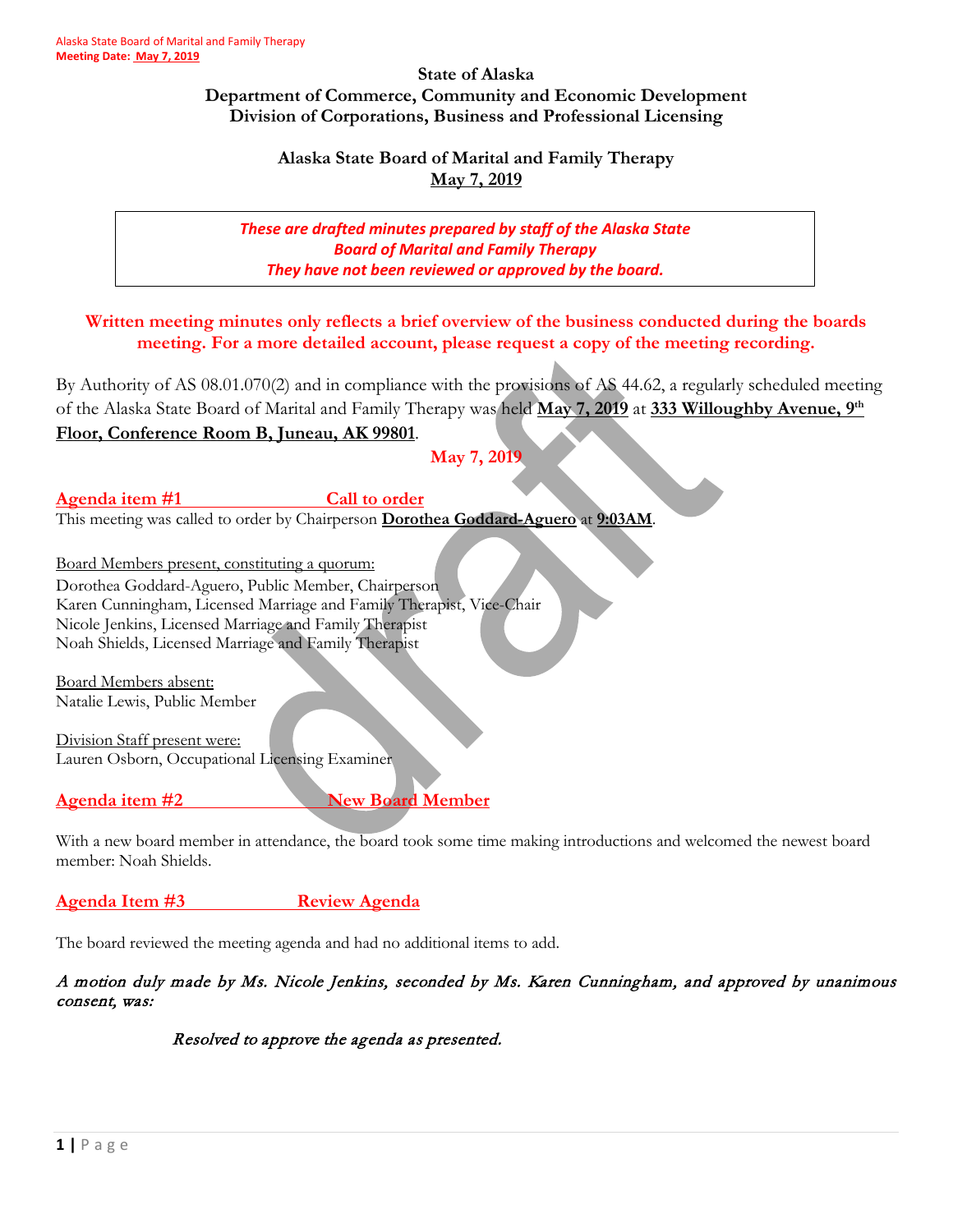The board reviewed the drafted minutes presented in the Board Book. Ms. Goddard-Aguero noted some corrections to the minutes on pages 2 and 5. The noted revisions were regarding punctuation, spelling, and sentence structure.

## A motion duly made by Ms. Karen Cunningham, seconded by Ms. Nicole Jenkins, and approved by unanimous consent, was:

# Resolved to accept the January 22, 2019 minutes as amended.

Ms. Osborn shall mail the revised final minutes to Chairperson Dorothea Goddard-Aguero to sign and return. Upon receipt of the signed minutes, Ms. Osborn will post them to the State of Alaska Board of Marital & Family Therapy webpage.

# **Agenda item #5 Ethics Report**

There were no ethics conflicts to report.

Ms. Dorothea Goddard-Aguero reminded the board that they cannot speak on behalf of the board and to instruct people to refer to the Statutes and Regulations and/or reach out to Ms. Lauren Osborn for further questions.

With time before the Investigative Report, the board discussed the 2019 Annual Report. A brief overview of the Annual Report was provided to new board members, as well as recourses on where to find past Annual Reports. In addition, the 2018 Annual Report was provided as an example. Ms. Osborn indicated she had not yet received the sections from the board members assigned at the January 22, 2019 meeting.

**Agenda item #6 Investigative Report**

*Senior Investigator, Autumn Roark and Investigator, Erika Prieksat joined the meeting at 9:30AM.* 

Ms. Prieksat informed the board that there were zero (0) matters opened and two (2) matters closed. There are no matters remaining ongoing or under active investigation.

# A motion duly made by Ms. Nicole Jenkins, seconded by Mr. Karen Cunningham, and approved by unanimous consent, was:

Resolved to enter Executive Session at 9:30AM in accordance with 44.62.311(c) for the purposes of discussing a license surrender. Board staff to remain present: Lauren Osborn, Autumn Roark, and Erika Prieksat.

A motion duly made by Ms. Karen Cunningham, seconded by Mr. Noah Shields, and approved by unanimous consent, was:

Resolved to exit Executive Session at 9:35AM.

A motion duly made by Mr. Noah Shields, seconded by Ms. Nicole Jenkins, and approved by unanimous consent, was:

Resolved to accept the license surrender from Larry Holman (#MFTM26).

**Roll Call:**  Board Members approved: Dorothea Goddard-Aguero Nicole Jenkins Noah Shields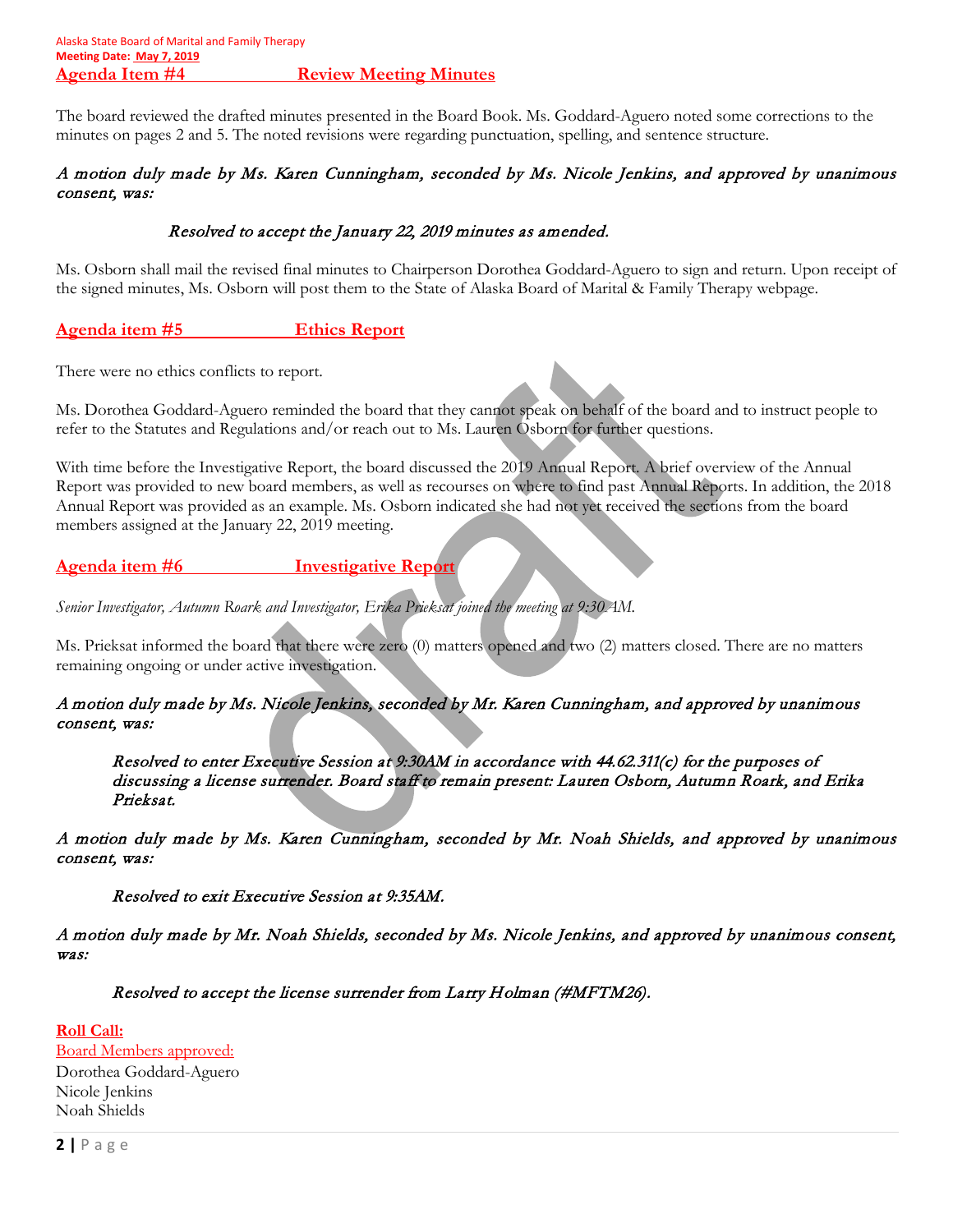Alaska State Board of Marital and Family Therapy **Meeting Date: May 7, 2019**

Board Members abstained: Karen Cunningham

With no further questions from the board, the Investigative Report ended.

*Senior Investigator, Autumn Roark and Investigator, Erika Prieksat exited the meeting at 9:40AM.* 

**Agenda item #7 Division update**

*Accountant III, Marylene Wales joined the meeting at 9:42a.m.*

Ms. Marylene Wales presented the FY19 second quarter and third quarter financial report to the board. Ms. Cunningham Ms. Cunningham also asked to see a comparison of other boards to see how the Marital and Family Therapy board was fairing. Ms. Wales would email the information requested to Ms. Osborn to distribute to the board.

*Accountant III, Marylene Wales exited the meeting at 10:03a.m.* 

*The board stopped for a break at 10:04 a.m. Return from break at 10:15a.m.*

**Agenda Item #8 Investigative Board Training**

*Investigator, Erika Prieksat exited the meeting at 10:15AM.*

A motion duly made by Mr. Noah Shields, seconded by Ms. Karen Cunningham, and approved by unanimous consent, was:

Resolved to enter Executive Session at 10:15AM in accordance with 44.62.311(c) for the purposes of the Investigative Board Training presentation. Board staff to remain present: Lauren Osborn and Erika Prieksat.

A motion duly made by Mr. Noah Shields, seconded by Ms. Nicole Jenkins, and approved by unanimous consent, was:

### Resolved to exit Executive Session at 10:27AM.

*Investigator, Erika Prieksat exited the meeting at 10:27AM.*

With time before the lunch break, the board began the process of reviewing applications. Ms. Goddard-Aguero went over the process of reviewing applications via OnBoard for board members new to the process. The board reviewed an application together page-by-page.

### A motion duly made by Ms. Noah Shields, seconded by Ms. Karen Cunningham, and approved by unanimous consent, was:

Resolved to table the pending application for Marital and Family Therapy Associates License for Tamara Tauchas (#142384) until additional documentation can be obtained from applicant regarding field supervision.

*The Board started lunch at 11:30 p.m. The Board returned from lunch at 12:32 p.m.*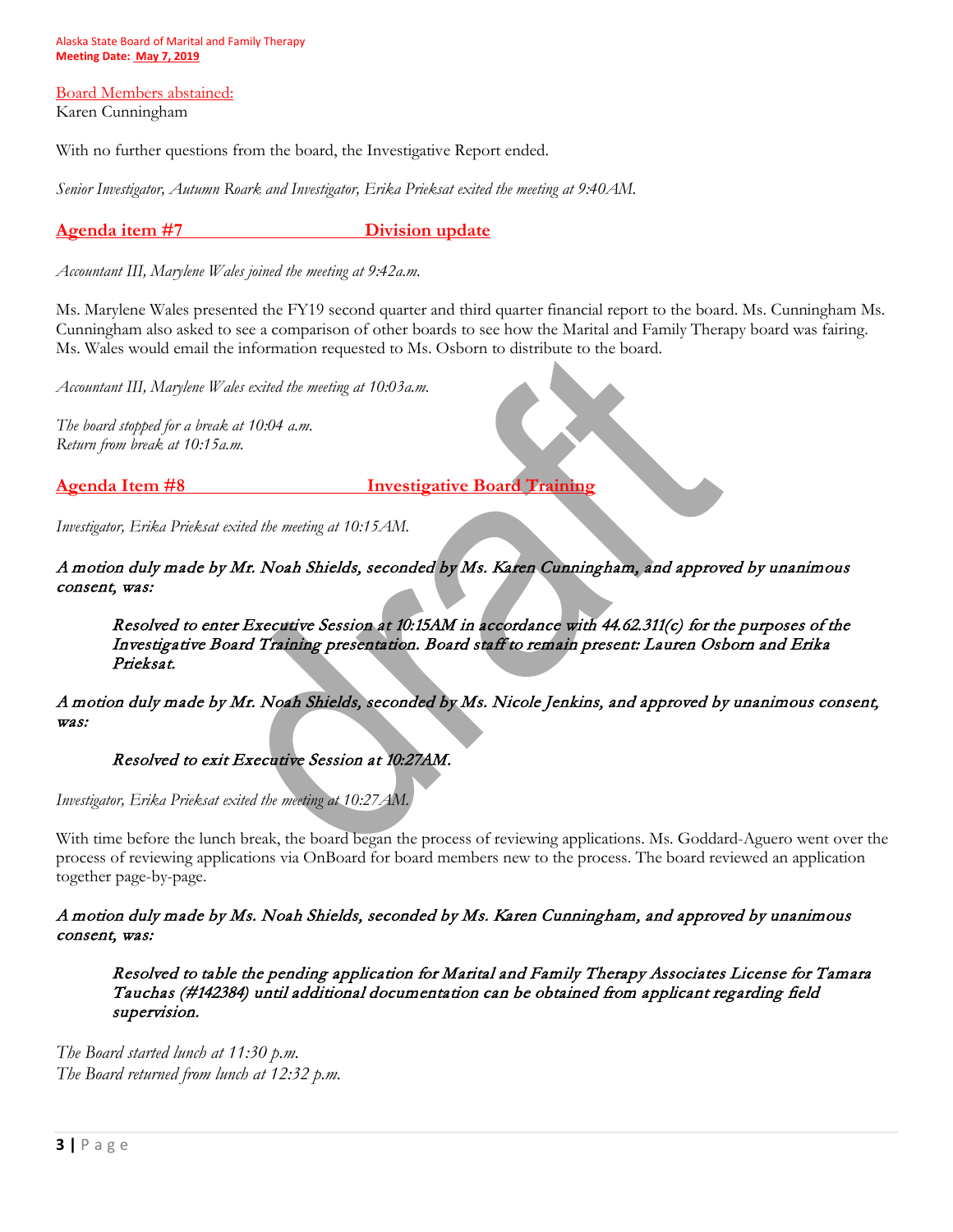A motion duly made by Ms. Nicole Jenkins, seconded by Ms. Karen Cunningham, and approved by unanimous consent, was:

Resolved to approve the continuing education course Early Childhood Mental Health (#17224).

A motion duly made by Ms. Karen Cunningham, seconded by Mr. Noah Shields, and approved by unanimous consent, was:

Resolved to table the continuing education course The Power of Porn (#17225) until credentialing of presenters can be verified.

A motion duly made by Ms. Karen Cunningham, seconded by Ms. Nicole Jenkins, and approved by unanimous consent, was:

Resolved to approve the continuing education course Southeast Program for Remote Island & Native Community Clinicians in Alaska (#17277 & 17278).

A motion duly made by Ms. Karen Cunningham, seconded by Ms. Nicole Jenkins, and approved by unanimous consent, was:

Resolved to approve Evelyn Dela-Cruz Jiron (#145316) pending successful passage of the jurisprudence examination.

A motion duly made by Ms. Nicole Jenkins, seconded by Mr. Noah Shields, and approved by unanimous consent, was:

Resolved to accept the continuing education audit of Karen Cunningham (#107073).

**Roll Call:**  Board Members approved: Dorothea Goddard-Aguero Nicole Jenkins Noah Shields

Board Members abstained: Karen Cunningham

A motion duly made by Ms. Nicole Jenkins, seconded by Mr. Noah Shields, and approved by unanimous consent, was:

Resolved to accept the continuing education audit of Rozanne Rucker (#MFTM280).

A motion duly made by Ms. Nicole Jenkins, seconded by Mr. Noah Shields, and approved by unanimous consent, was:

Resolved to table the continuing education audit of Jana Miner-Collins (#MFTM77) and James Lee (#MFTM262) until domestic violence certification has been completed.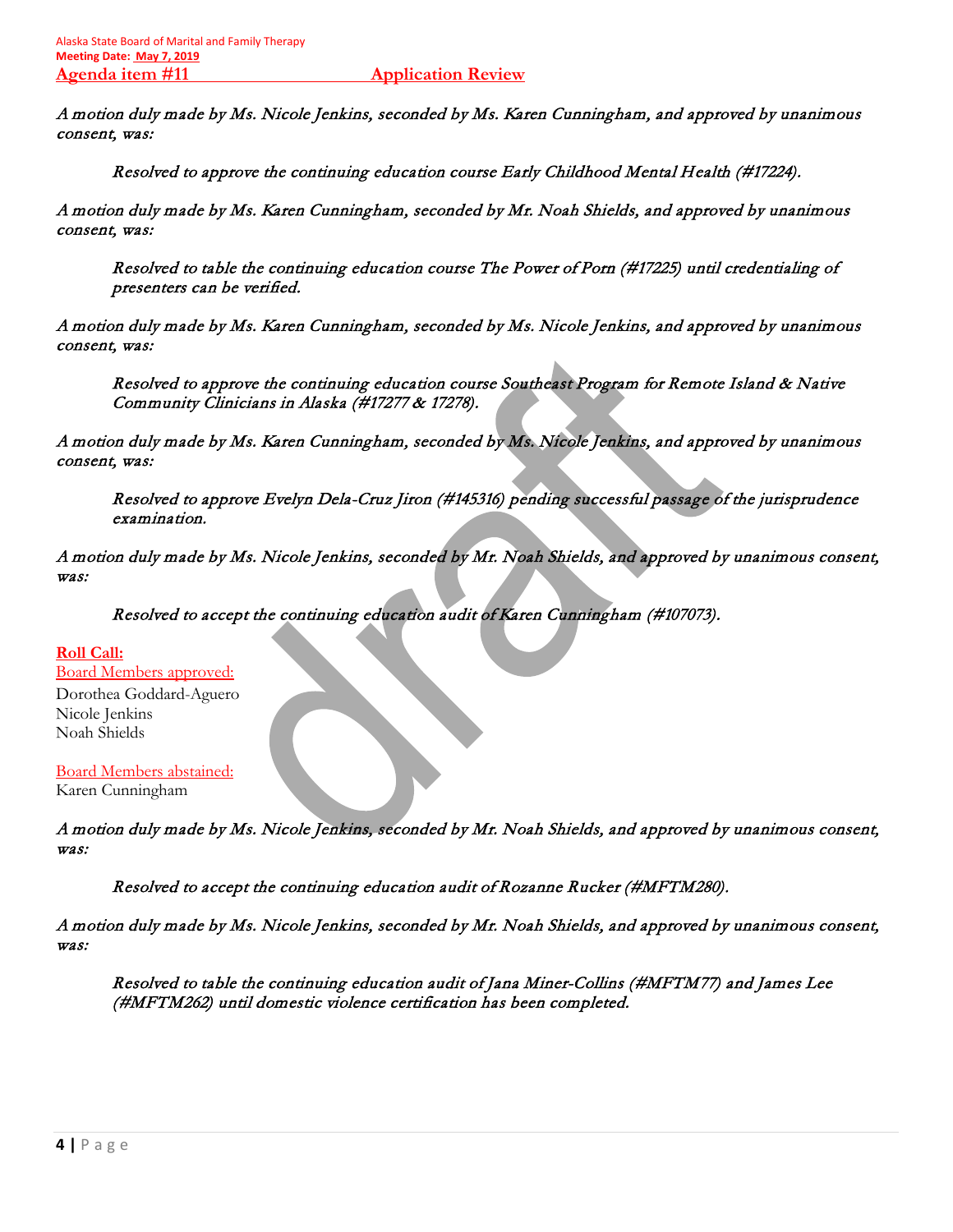The public comment period opened at 1:30PM.

With no persons present for public comment, the public comment period closed at 1:33PM.

Agenda item #13 New Business

**Renewal Data:** Renewal data as of February 2019 was presented to the board. Ms. Jenkins asked how often renewals are not happening and what is typical for a renewal year. Ms. Osborn will research this more and get back to the board.

**Agenda item #14 Old Business**

**Chair and Vice Chair Assignments:** The board discussed chair and vice chair assignments.

**Title Protection Letter:** Ms. Natalie Lewis was tasked with drafted the Title Protection Letter at the meeting held on January 22, 2019. With Ms. Lewis absent from this meeting, the board tabled this agenda item until the next meeting.

**Agenda Item #15 Legislation Discussion**

With Ms. Sara Chambers absent, this agenda item was tabled pending further notice.

**Agenda Item #16** Administrative Business

# **Correspondence:**

**Out of State Supervision:** Ms. Cunningham submitted a question regarding out of state supervision and if the board could approve supervision hours obtained out of state. Ms. Osborn presented her response to Ms. Cunningham to the board in case anyone else had the same question. In accordance with Sec. 08.63.120 Authorized Supervisors and 12 AAC 19.210 Approved Supervisors, the applicant must be obtaining supervision from a board approved supervisor to meet the license requirements laid out in Sec 08.63.110 to obtain a full LMFT in Alaska.

**Teletherapy Regulation Clarification:** The board began discussing regulation change 12 AAC 19.210(e)(2) regarding whose needs the change would refer to: the supervisor's, the supervisee's, or the client's needs. The distinction is necessary because the supervisor is not always aware or responsible for the client's needs, but in the roll as a supervisor would be aware of and responsible for the supervisee's needs. The board determined that it did not reference the client's needs, but the supervisee's needs in the teletherapy format as this section is regarding Approved Supervisors and the guidelines of teletherapy supervisors.

## A motion duly made by Ms. Karen Cunningham, seconded by Mr. Noah Shields, and approved by unanimous consent, was:

# Resolved to amend 12 AAC 19.210(e)(2) to clarify the referencing of the supervisee's needs.

**Applicant Refund Request:** A letter submitted by an applicant requesting a refund was reviewed by the board.

## A motion duly made by Ms. Nicole Jenkins, seconded by Ms. Karen Cunningham, and approved by unanimous consent, was:

# Resolved to deny the refund request in accordance with centralized regulation 12 AAC 02.030.

# **Task List:**

**Task –** Ms. Lauren Osborn will forward the FY comparison data received from Marylene Wales to the board.